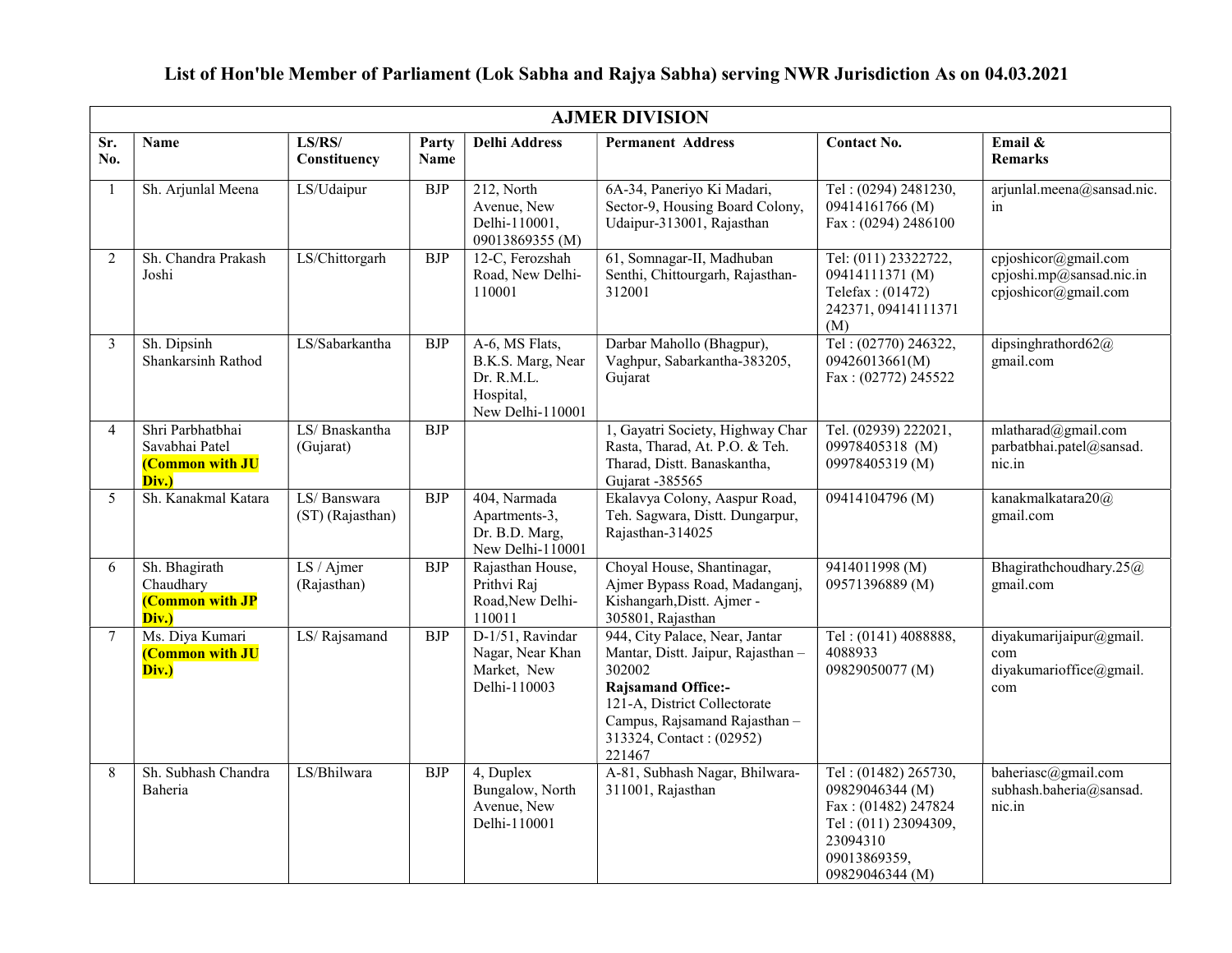| 9  | Sh. Dev Ji M Patel<br>(Common with JU<br>Div.)                         | LS/Jalore                  | <b>BJP</b> | 8, Mahadev Road,<br>New Delhi-110001                           | 10, Kalbiyon Ka Vas,<br>Vill. Jajusan, Sanchore, Jalore,<br>Rajasthan - 343041 | Tel: (02979) 210078,<br>285787,<br>09414158488 (M)<br>Fax: (02979) 285888<br>$(011)$ 23313450,<br>09013180388 (M)<br>Fax: (011) 23313464            | dm.patel@sansad.nic.in<br>devjimp@gmail.com             |
|----|------------------------------------------------------------------------|----------------------------|------------|----------------------------------------------------------------|--------------------------------------------------------------------------------|-----------------------------------------------------------------------------------------------------------------------------------------------------|---------------------------------------------------------|
| 10 | Sh. P.P. Chaudhary<br><b>(Common with JU &amp;</b><br><b>BKN Div.)</b> | LS/Pali                    | <b>BJP</b> | 19, Teen Murti<br>Lane, New Delhi-<br>110011                   | House No. 6, Central School<br>Scheme, Jodhpur, Rajasthan -<br>342011          | Tel: (0291) 2670239<br>09414135735 (M)<br>Fax: $(0291)$ 2671282<br>09013869351,<br>09910830307 (M)<br>Fax: (011) 23017469                           | pp.chaudhary@sansad.nic.<br>in<br>ppchaudhary@gmail.com |
| 11 | Sh. Bhupender Yadav<br><b>(Common with JP</b><br>Div.)                 | RS/Ajmer                   | <b>BJP</b> | C-1/12, Pandara<br>Park, New Delhi-<br>110003                  | 191-C-II, Kundan Nagar, Main<br>Road, Ajmer, Rajasthan -305001                 | {0145}2624854,<br>2620960, Mobile:<br>9414005018<br>Delhi: 011-23782833,<br>23782834, 21430402,<br>Mobile: 9013181300,<br>9811227300,<br>9013181374 | bhupender.yadav@sasad.<br>nic.in                        |
| 12 | Sh. Harshvardhan<br>Singh Dungarpur                                    | RS/Ajmer                   | <b>BJP</b> | Bungalow No.<br>14-A, Ferozeshah<br>Road, New Delhi.<br>110001 | 3, Udai Bilas Palace, Dungarpur,<br>(Rajasthan) 314001                         | {02964} 232999,<br>9414104949,<br>9868868728                                                                                                        | harshvardhan.sd@sansad.<br>nic.in                       |
| 13 | Sh. Madhusudan<br>Devram Mistry                                        | RS/Banaskantha<br>/Gujarat | <b>INC</b> | AB-89, Shahjahan<br>Road, New Delhi -<br>110011                | Plot No. 814, Sector $-8$ , Opp.<br>Church, Gandhinagar, Gujarat<br>382008     | 23072375, 21430853,<br>Mob: 9013181033,<br>9013181032<br>(079)23243126,<br>23243674, Mobile:<br>09409307484                                         | $m$ adhusudan.mistry@<br>sansad.nic.in                  |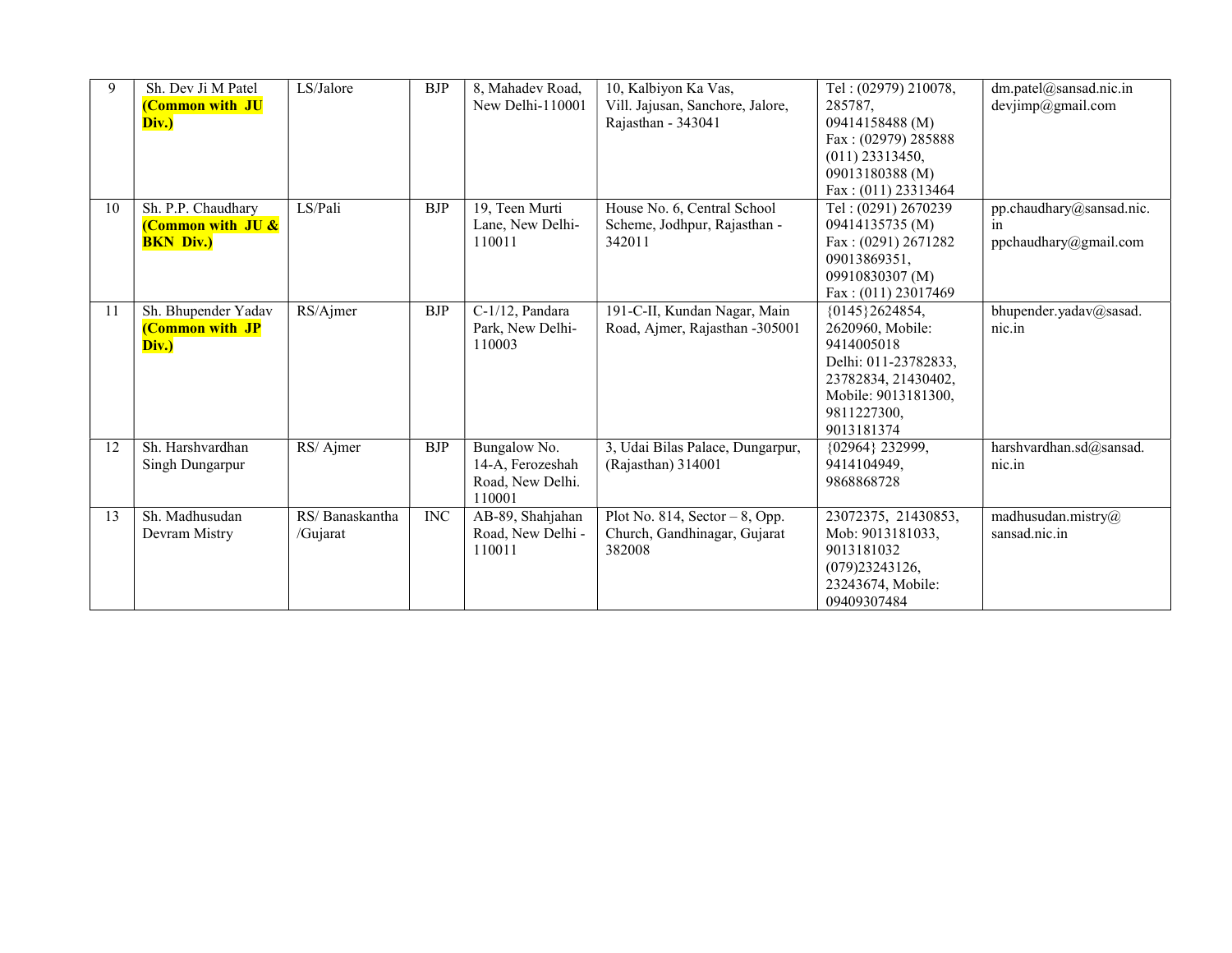|            | <b>BIKANER DIVISION</b>                                                                                                                                                                                               |                              |               |                                                                                     |                                                                                             |                                                                                                                              |                                                                  |  |  |  |  |
|------------|-----------------------------------------------------------------------------------------------------------------------------------------------------------------------------------------------------------------------|------------------------------|---------------|-------------------------------------------------------------------------------------|---------------------------------------------------------------------------------------------|------------------------------------------------------------------------------------------------------------------------------|------------------------------------------------------------------|--|--|--|--|
| Sr.<br>No. | <b>Name</b>                                                                                                                                                                                                           | LS/RS/<br>Constituency       | Party<br>Name | <b>Delhi Address</b>                                                                | <b>Permanent Address</b>                                                                    | <b>Contact No.</b>                                                                                                           | Email &<br><b>Remarks</b>                                        |  |  |  |  |
| 14         | Sh. Arjun Ram<br>Meghwal<br>(Union Minister of<br><b>State, Ministry of</b><br>Parliamentary<br><b>Affairs; and Ministry</b><br>of Heavy Industries<br>and Public<br><b>Enterprises</b> )<br>(Common with JU<br>Div.) | LS/Bikaner                   | <b>BJP</b>    | 5-A, K. Kamraj<br>Marg, New Delhi -<br>110 001                                      | "Sansad Sewa Kendra", C - 66,<br>K. K. Colony, Joiya Market,<br>Bikaner, Rajasthan-334003   | $(0151)$ 2230260,<br>09414075910 (M)<br>Tels: (011) 23011770,<br>23011771<br>Telefax: $(011)$<br>23011772                    | arjunrammeghwal@gmail.<br>com<br>ar.meghwal@sansad.nic.in        |  |  |  |  |
| 15         | Smt. Sunita Duggal                                                                                                                                                                                                    | LS/ Sirsa (SC)<br>(Haryana)  | ${\rm BJP}$   | 15, Mahadev<br>Road. New Delhi-<br>110001                                           | 41-P, Sector 23, Gurugram<br>(Haryana)                                                      | 09468300158 (M)                                                                                                              | sdsunitduggal@gmail.<br>com                                      |  |  |  |  |
| 16         | Sh. Arvind Kumar<br>Sharma                                                                                                                                                                                            | LS/Rohtak<br>(Haryana)       | <b>BJP</b>    | 69, SFA, Rajouri<br>Appratment,<br>Rajouri Garden,<br>New Delhi                     | 1380, Sector-6, Urban Estate,<br>Karnal-132001, Haryana                                     | Tel.(011) 23782279<br>9811720695(M)<br>Tel-<br>$(0184)$ 2269999,<br>2269988                                                  | Sharma.arvind@sansad.<br>nic.in                                  |  |  |  |  |
| 17         | Sh. Dharambir<br><b>(Common with JP</b><br>Div.)                                                                                                                                                                      | LS/ Bhiwani-<br>Mahendragarh | <b>BJP</b>    | 7, Ferozeshah<br>Road, New Delhi-<br>110 001                                        | H. No. 200/B, Vidyanagar,<br>Meham Road, Bhiwani, Haryana-<br>127 021                       | $(011)$ 23782527,<br>09013869145 (M)<br>Telefax: $(011)$<br>23782867<br>$(01664)$ 244568,<br>09416206678,<br>09855507027 (M) | office.dharambir@gmail.<br>com<br>dharambir.mp@sansad.<br>nic.in |  |  |  |  |
| 18         | Sh. Brijendra Singh                                                                                                                                                                                                   | LS/Hisar<br>(Haryana)        |               |                                                                                     | Vill & P.O. Dumarkh, Kalan,<br>District- Jind, Haryana                                      | 08968844667 (M)                                                                                                              | vennysingh@hotmail.com                                           |  |  |  |  |
| 19         | Smt. Hersimrat Kaur<br>Badal                                                                                                                                                                                          | LS/Bathinda                  | <b>SAD</b>    | 12, Safdarganj<br>Road, New Delhi -<br>110 001                                      | VPO Badal, Distt. Muktsar Sahib,<br>Punjab - 152026                                         | 0163-7244570,<br>0172-2746383,<br>011-23013562,<br>23010829                                                                  | harsimratk.badal@sansad.<br>nic.in<br>minister.fpi@gov.in        |  |  |  |  |
| 20         | Sh. Nihal Chand                                                                                                                                                                                                       | LS/Ganganagar                | <b>BJP</b>    | 11, Pt. Ravi<br>Shankar Shukla<br>Lane,<br>(Canning Lane),<br>New Delhi -<br>110001 | Shri Bhagwan Colony,<br>Teh. Rai Singh Nagar,, Distt. Sri<br>Ganganagar - 335051, Rajasthan | $(011)$ 23010150,<br>23010262<br>09560117770 (M)<br>$(01507)$ 221317,<br>09414090050 (M)                                     | nihalchand@gmail.com                                             |  |  |  |  |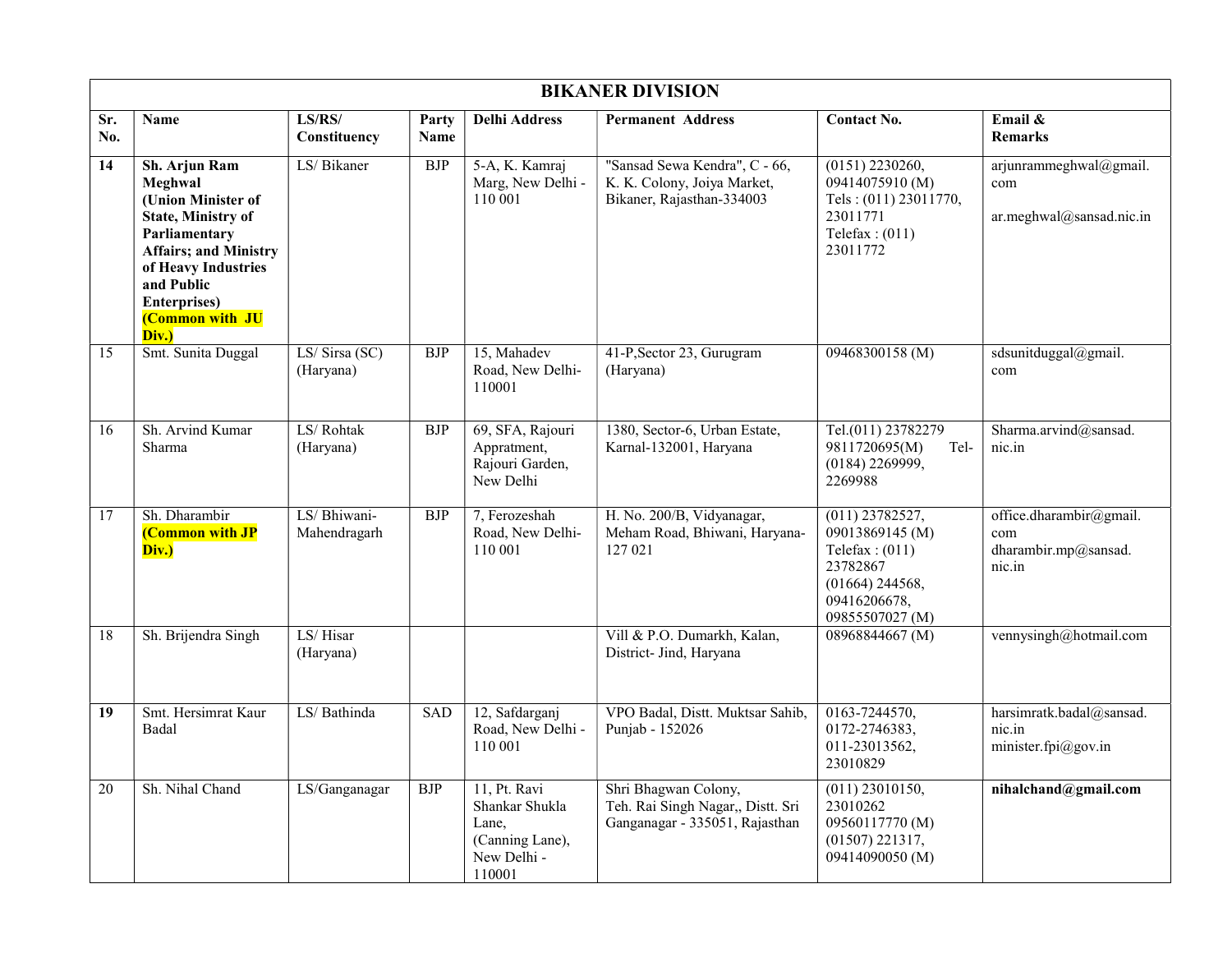| $\overline{21}$ | Sh. Rahul Kaswan<br><b>(Common with JP &amp;</b><br><b>JU Div.)</b>                                                                                                                                                                   | LS/Churu    | <b>BJP</b>                      | 19, Meena Bagh,<br>Maulana Azad<br>Road, New Delhi-<br>110001                              | MP Colony, Sankhu Road,<br>Sadulpur<br>Churu-331023, Rajasthan          | $(01559)$ 224800<br>09650111599,<br>09013869339<br>$(011)$ 23794526<br>09013869339,<br>09650743050<br>Fax: (011) 23793815 | rahul.kaswan@sansad.nic.in<br>rahulkaswan2@gmail.com                     |
|-----------------|---------------------------------------------------------------------------------------------------------------------------------------------------------------------------------------------------------------------------------------|-------------|---------------------------------|--------------------------------------------------------------------------------------------|-------------------------------------------------------------------------|---------------------------------------------------------------------------------------------------------------------------|--------------------------------------------------------------------------|
| 22              | Sh. Rao Inderjeet<br>Singh<br>(Union Minister of<br><b>State (Independent</b><br>Charge), Ministry of<br><b>Statistics and</b><br>Programme,<br>Implementation on;<br>and Ministry of<br>Planning)<br><b>(Common with JP</b><br>Div.) | LS/ Gurgaon | <b>BJP</b>                      | 6, Lodhi Estate,<br>New Delhi -<br>110 003                                                 | Rampura House, (near B.B.<br>Ashram) Rewari - 123401                    | $(011)$ 24643265-66<br>$(011)$ 23096561 - 63<br>Fax. (011) 23096713                                                       | mpgurgaon@gmail.com<br>rao.inderjit@sansad.nic.in<br>mos-planning@gov.in |
| 23              | Sh. P.P. Chaudhary<br><b>(Common with AII &amp;</b><br><b>JU Div.)</b>                                                                                                                                                                | LS/Pali     | <b>BJP</b>                      | $\overline{19}$ , Teen Murti<br>Lane, New Delhi-<br>110011                                 | House No. 6, Central School<br>Scheme, Jodhpur, Rajasthan -<br>342011   | Tel: (0291) 2670239<br>09414135735 (M)<br>Fax: (0291) 2671282<br>09013869351,<br>09910830307 (M)<br>Fax: $(011)$ 23017469 | pp.chaudhary@sansad.nic.<br>in<br>ppchaudhary@gmail.com                  |
| 24              | Dr. Subhash Chandra                                                                                                                                                                                                                   | RS/Hisar    | Indepe<br>-ndent<br>&<br>Others | 5, Ferozeshah<br>Road, New Delhi<br>110001                                                 | House No. 166, Krishna Mandi,<br>Hisar, Haryana. 125001                 | Tel: 23072615,<br>23072616, 23072617,<br>23072619 Fax:<br>23072613, Mob:<br>9811782393                                    | drsubhash.chandra@sansad.<br>nic.in                                      |
| 25              | Dr. D. P. Vats                                                                                                                                                                                                                        | RS/Hisar    | <b>BJP</b>                      | Flat No. 801, 8th<br>Floor, Brahmputra<br>Aprtments, Dr.<br>B.D. Marg, New<br>Delhi 110001 | House No. 122, Saket Colony,<br>Rajgarh Road, Hissar, Haryana<br>125001 | Tel:(01662)253200,<br>Mob:9466200810                                                                                      | dpvats.general@sansad.nic.<br>in                                         |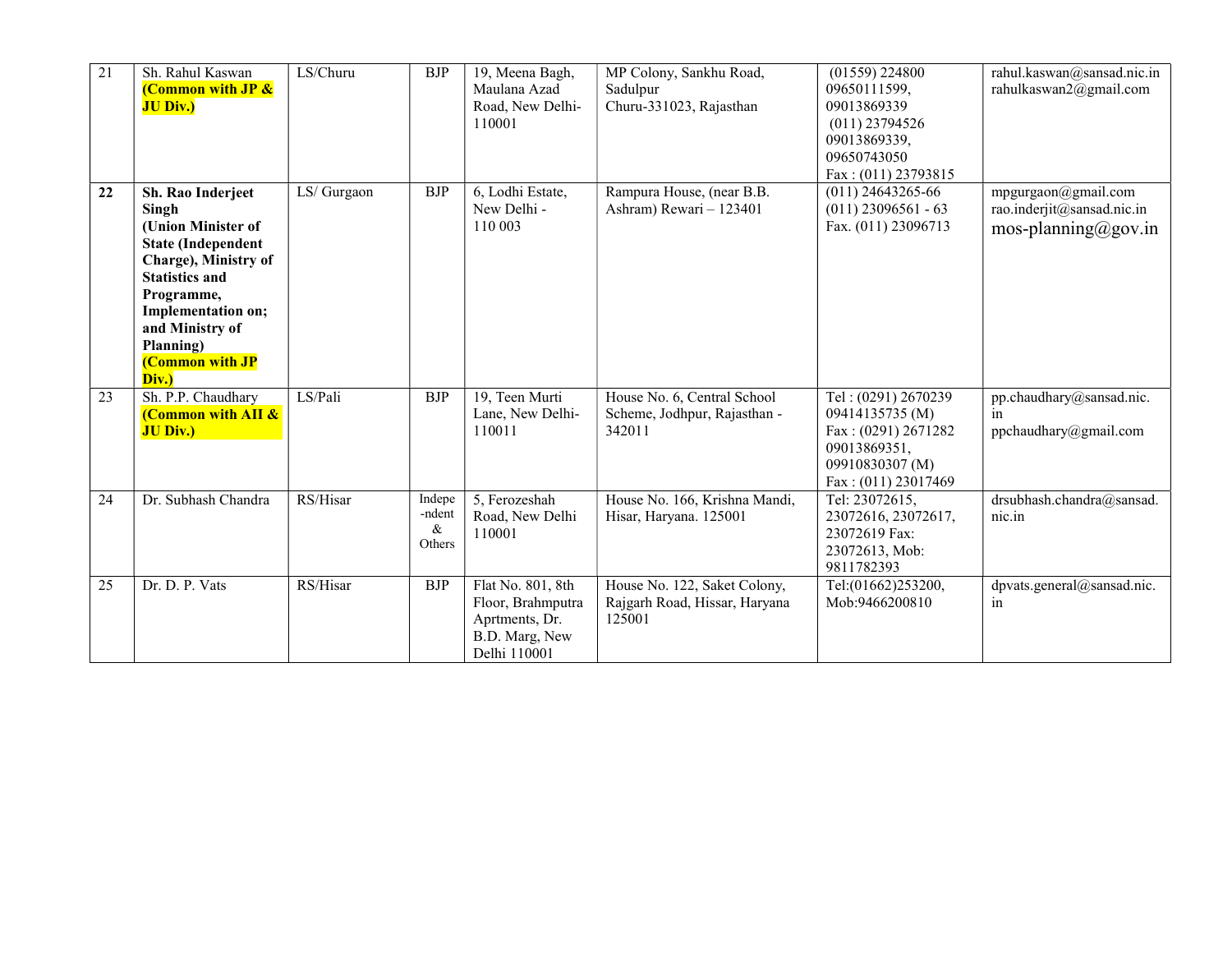|            | <b>JAIPUR DIVISION</b>                                                                                                                                                                                                    |                                 |               |                                                                                       |                                                                                                                                             |                                                                                                                           |                                                                          |  |  |  |  |
|------------|---------------------------------------------------------------------------------------------------------------------------------------------------------------------------------------------------------------------------|---------------------------------|---------------|---------------------------------------------------------------------------------------|---------------------------------------------------------------------------------------------------------------------------------------------|---------------------------------------------------------------------------------------------------------------------------|--------------------------------------------------------------------------|--|--|--|--|
| Sr.<br>No. | Name                                                                                                                                                                                                                      | LS/RS/<br>Constituency          | Party<br>Name | <b>Delhi Address</b>                                                                  | <b>Permanent Address</b>                                                                                                                    | <b>Contact No.</b>                                                                                                        | Email &<br><b>Remarks</b>                                                |  |  |  |  |
| 26         | Dr. Manmohan Singh                                                                                                                                                                                                        | RS/Rajasthan                    | <b>INC</b>    | Bungalow No. 3,<br>Motilal Nehru<br>Place, New Delhi.                                 | House No. 3989, Nandan Nagar,<br>Ward No. 51, Sarumataria,<br>Dispur, Guwahati, Distt. Kamrup,<br>(Assam) 781006                            | 23018668, 23015470,<br>23794817                                                                                           | manmohan@gov.in<br>manmohan@sansad.nic.in                                |  |  |  |  |
| 27         | Sh. Balak Nath                                                                                                                                                                                                            | LS/Alwar<br>(Rajasthan)         | <b>BJP</b>    | Room No. 406<br>Rajasthan House,<br>Prithviraj Road,<br>New Delhi-110011              | Shri Baba Mastnath Math,<br>Asthal Bohar, Rohtak, Haryana<br>124021                                                                         | 09929491894,<br>09215312333, (M)<br>09212335557                                                                           | yogibalaknath19@gmail.co<br>m balak.nath@sansad.nic.in                   |  |  |  |  |
| 28         | Smt. Jaskaur Meena                                                                                                                                                                                                        | LS/Dausa                        | <b>BJP</b>    | $C - 1/20$ , Pandara<br>Park, New Delhi-<br>110003                                    | Anurag Niwas, Ranthambor<br>Road, Swai Madhopur, Rajasthan<br>$-322001$                                                                     | 20751, 21751,<br>FAX: 20451<br>09414030751 (M)                                                                            | jaskaur@sansad.nic.in<br>jaskaurmeena@gmail.com                          |  |  |  |  |
| 29         | Sh. Rahul Kaswan<br>(Common with BKN<br>& JU Div.)                                                                                                                                                                        | LS/Churu                        | <b>BJP</b>    | 19, Meena Bagh,<br>Maulana Azad<br>Road, New Delhi-<br>110001                         | MP Colony, Sankhu Road,<br>Sadulpur, Churu-331023,<br>Rajasthan                                                                             | $(01559)$ 224800<br>09650111599,<br>09013869339<br>$(011)$ 23794526<br>09013869339,<br>09650743050<br>Fax: (011) 23793815 | rahul.kaswan@sansad.nic.in<br>rahulkaswan2@gmail.com                     |  |  |  |  |
| 30         | Col. Rajyavardhan<br>Singh Rathore<br>(Common with JU<br>Div.)                                                                                                                                                            | LS/Jaipur Rural                 | <b>BJP</b>    | 12, Sunheri Bagh<br>Road, Near Udyog<br>Bhawan, Metro<br>Station, New<br>Delhi-110011 | R-54, Rajangan, Haldighati Marg,<br>Pratapnagar, Jaipur, Rajasthan                                                                          | 94609-96611<br>099520-00058<br>0141-2972629<br>9460996622(PS)                                                             | rajyavardhan.rathore@sansa<br>d.nic.in                                   |  |  |  |  |
| 31         | Sh. Ramcharan Bohra                                                                                                                                                                                                       | LS/Jaipur                       | <b>BJP</b>    | 101-103, South<br>Avenue, New<br>Delhi-110011                                         | F-21, Lotus Street, 4 <sup>th</sup> Enclave,<br>Lal Bahadur Nagar, Durgapura,<br>Jaipur-302017                                              | 98290-66531<br>0141-2720248<br>Tel: (011) 23018552,<br>09829066531,<br>09013869343                                        | ramcharanbohara@gmail.<br>com                                            |  |  |  |  |
| 32         | Sh. Rao Inderjeet<br>Singh<br>(Union Minister of<br>State, (Independent<br>Charge), Ministry of<br><b>Statistics and</b><br>Programme<br>Implementation; and<br><b>Ministry of Planning)</b><br>(Common with BKN<br>Div.) | LS/ Gurgaon                     | <b>BJP</b>    | 6, Lodhi Estate,<br>New Delhi-<br>110 003                                             | Rampura House, (near B.B.<br>Ashram) Rewari - 123401                                                                                        | $(011)$ 24643265-66<br>$(011)$ 23096561 - 63<br>Fax. (011) 23096713                                                       | mpgurgaon@gmail.com<br>rao.inderjit@sansad.nic.in<br>mos-planning@gov.in |  |  |  |  |
| 33         | Shri Narender Kumar                                                                                                                                                                                                       | LS/<br>Jhunjhunu<br>(Rajasthan) | <b>BJP</b>    | 87, South<br>Avenue, New<br>Delhi-110011Tel:<br>$(011)$ 23073747<br>Fax: (011)        | A-65, RIICO Housing Colony,,<br>Jhunjhunu-333001<br>Vill. Kamalsar, P/O. Diloi<br>Dakshin Via-Bissau, Distt.<br>Jhunjhunu, Rajasthan-333002 | 09414080558 (M)                                                                                                           | narendrapradhanmandawal<br>@gmail.com                                    |  |  |  |  |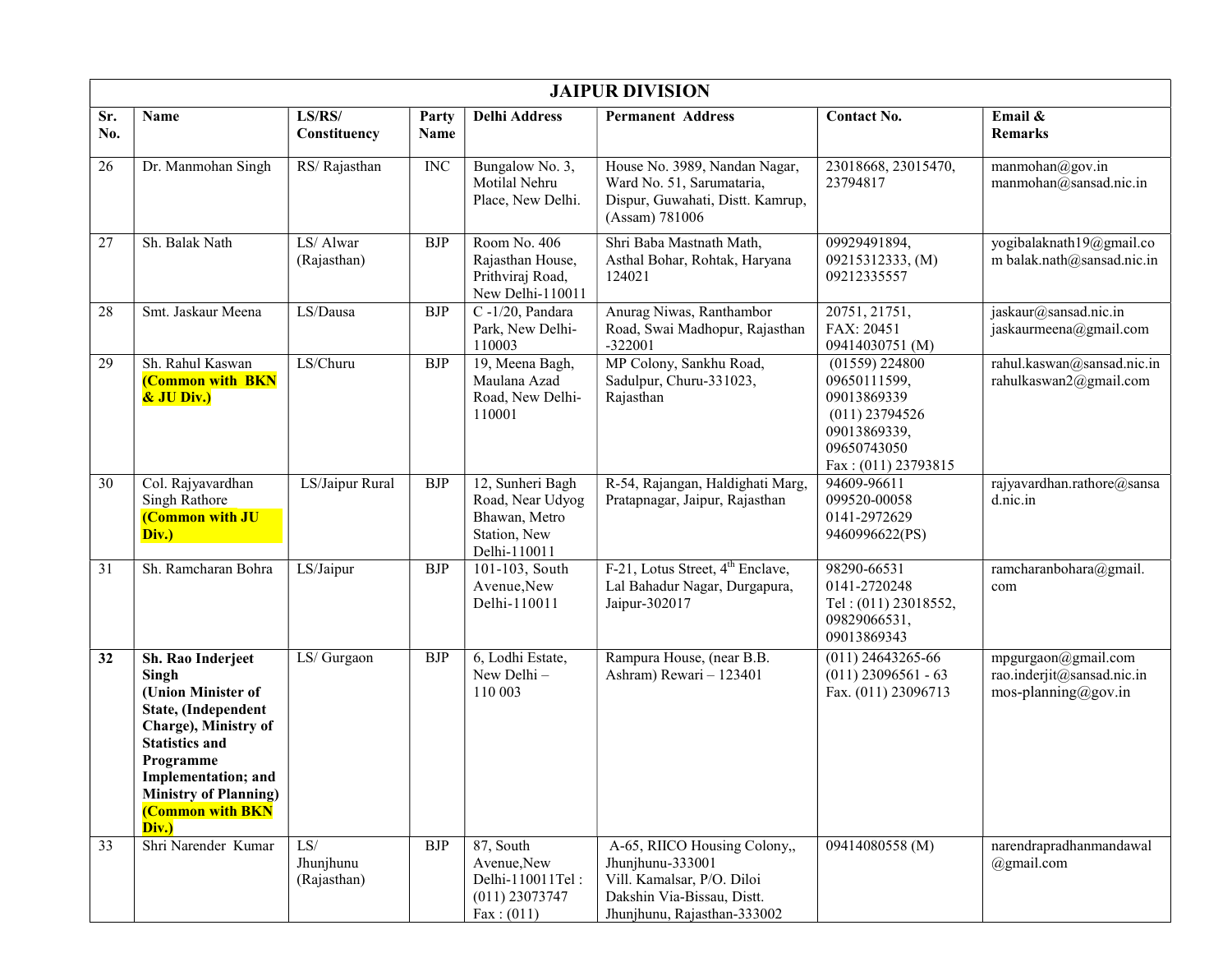|    |                                                                |                              |                         | 23381802                                                        |                                                                                                                                                             |                                                                                                                                                     |                                                                                     |
|----|----------------------------------------------------------------|------------------------------|-------------------------|-----------------------------------------------------------------|-------------------------------------------------------------------------------------------------------------------------------------------------------------|-----------------------------------------------------------------------------------------------------------------------------------------------------|-------------------------------------------------------------------------------------|
|    |                                                                |                              |                         |                                                                 |                                                                                                                                                             |                                                                                                                                                     |                                                                                     |
| 34 | Sh. Bhagirath<br>Chaudhary<br><b>(Common with AII</b><br>Div.) | LS / Ajmer<br>(Rajasthan)    | <b>BJP</b>              |                                                                 | Choyal House, Shantinagar,<br>Madanganj, Kishangarh Distt.<br>Ajmer - 305801, Rajasthan                                                                     | 9414011998 (Mob.)                                                                                                                                   | bhagirathchoudhary.25@gm<br>ail.com                                                 |
| 35 | Sh. Sukhbir Singh<br>Jaunapuria                                | LS/Tonk-<br>Sawaimadhopur    | <b>BJP</b>              | Jaunapuria House,<br>Jaunapur,<br>Mehrauli,<br>New Delhi-110047 | Jaunapuria House,<br>Jaunapur, Mehrauli,<br>New Delhi-110047                                                                                                | 098110-26447<br>95607-20037                                                                                                                         | teamsukhbirsinghjaunpuria<br>$@g$ mail.com<br>sukhbirs.jaunapuria@<br>sansad.nic.in |
| 36 | Sh. Sumedha Nand<br>Saraswati                                  | LS/Sikar                     | <b>BJP</b>              | 1, Harishchandra<br>Mathur Lane, New<br>Delhi-110 001           | Vedik Ashram Vill & P.O.<br>Piprali,<br>Distt. Sikar, Rajasthan -332027                                                                                     | Tel: (01572) 226300<br>99284-70131, (011)<br>23794748, 09013869341<br>(M)                                                                           | sss.piprali@gmail.com<br>sumedhanand.s@sansad.<br>nic.in                            |
| 37 | Sh. Dharambir<br><b>(Common with BKN</b><br>Div.)              | LS/ Bhiwani-<br>Mahendragarh | BJP                     | 7, Ferozeshah<br>Road, New Delhi-<br>110 001                    | H. No. 200/B, Vidyanagar,<br>Meham Road, Bhiwani, Haryana-<br>127 021                                                                                       | Tel: (01664) 244568,<br>09416206678,<br>09855507027 (M)<br>Tel: (011) 23782527,<br>09013869145 (M)<br>$\text{fax}: (011) 23782867$                  | dharambir.mp@sansad.nic.<br>in<br>office.dharambir@gmail.<br>com                    |
| 38 | Shri K.J. Alphons                                              | RS/Rajasthan                 | <b>BJP</b>              | 2, Lodhi Estate,<br>New Delhi 201301                            | H.N. 1/485A New 428,<br>Kannanthanam House, P.O. -<br>Manimala, Dist. - Kottayam,<br>(Kerala)-686001                                                        | Mobile: 9910349595                                                                                                                                  | kj.alphons@sansad.nic.in                                                            |
| 39 | Sh. Bhupender Yadav<br><b>(Common with AII</b><br>Div.)        | RS/Ajmer                     | <b>BJP</b>              | C-1/12, Pandara<br>Park, New Delhi<br>110003                    | 191-C-II, Kundan Nagar, Ajmer,<br>Rajasthan 305001                                                                                                          | {0145}2624854,<br>2620960, Mobile:<br>9414005018<br>Delhi: 011-23782833,<br>23782834, 21430402,<br>Mobile: 9013181300,<br>9811227300,<br>9013181374 | bhupender.yadav@sasad.<br>nic.in                                                    |
| 40 | Sh. Neeraj Dangi                                               | RS/Jaipur                    | $\overline{\text{INC}}$ |                                                                 | F-263, Shyam Nagar Vistar,<br>Jaipur, Rajasthan                                                                                                             |                                                                                                                                                     |                                                                                     |
| 41 | Sh. Ramkumar Verma                                             | RS/Jaipur                    | <b>BJP</b>              | 13-B, Ferozeshah<br>Road, New Delhi-<br>110001                  | Plot No. 68/183, Pratap Nagar,<br>Sanganer, Jaipur (Rajasthan)<br>302033                                                                                    | $(011)$ 23782767,<br>Mob: 9013181445,<br>9013181295<br>0141-2790823, 2791300<br>Mob: 9414248196                                                     | mp.rkverma@sansad.<br>nic.in<br>rkverma7855@gmail.com                               |
| 42 | Sh. Omprakash<br>Mathur                                        | RS/Jaipur                    | <b>BJP</b>              | 9, Safdarjung<br>Lane, New Delhi-<br>110011                     | Village-Bedal, Post-Falna,<br>Teh. Bali, Dist - Pali (Rajasthan)<br>306116<br>Jaipur Address:- C-1, Ganapati<br>Enclave, Ajmer Road, Jaipur, Pin-<br>302006 | 23011939, 23011951,<br>21430730, Mob:<br>9013181305<br>${0141}$ 2223900,<br>Mob:9460002500                                                          | om.mathur@sansad.nic.in                                                             |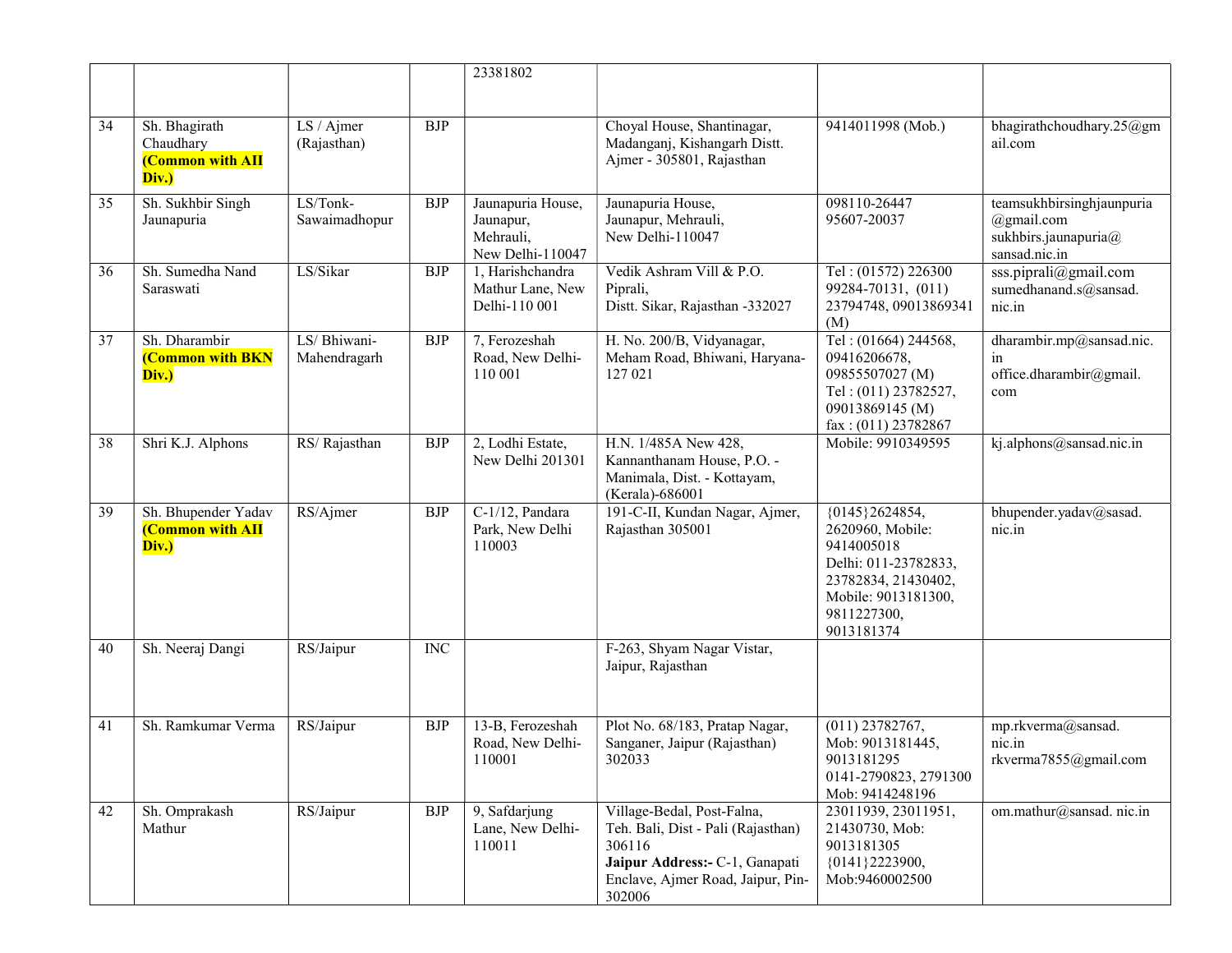| Dr. Kirodi Lal Meena | RS/Dausa | <b>BJP</b> | AB-4.Pandara    | Village - Khohara Mulla, Post - | 011-23782586 | drkirodi.meena51@sansad. |
|----------------------|----------|------------|-----------------|---------------------------------|--------------|--------------------------|
|                      |          |            | Road, New Delhi | Badabujurg, Tehsil - Mahwa,     | 9414077707   | $n_{1C.1n}$              |
|                      |          |            | '10003          | District Dausa. 322240          |              |                          |
|                      |          |            |                 |                                 |              |                          |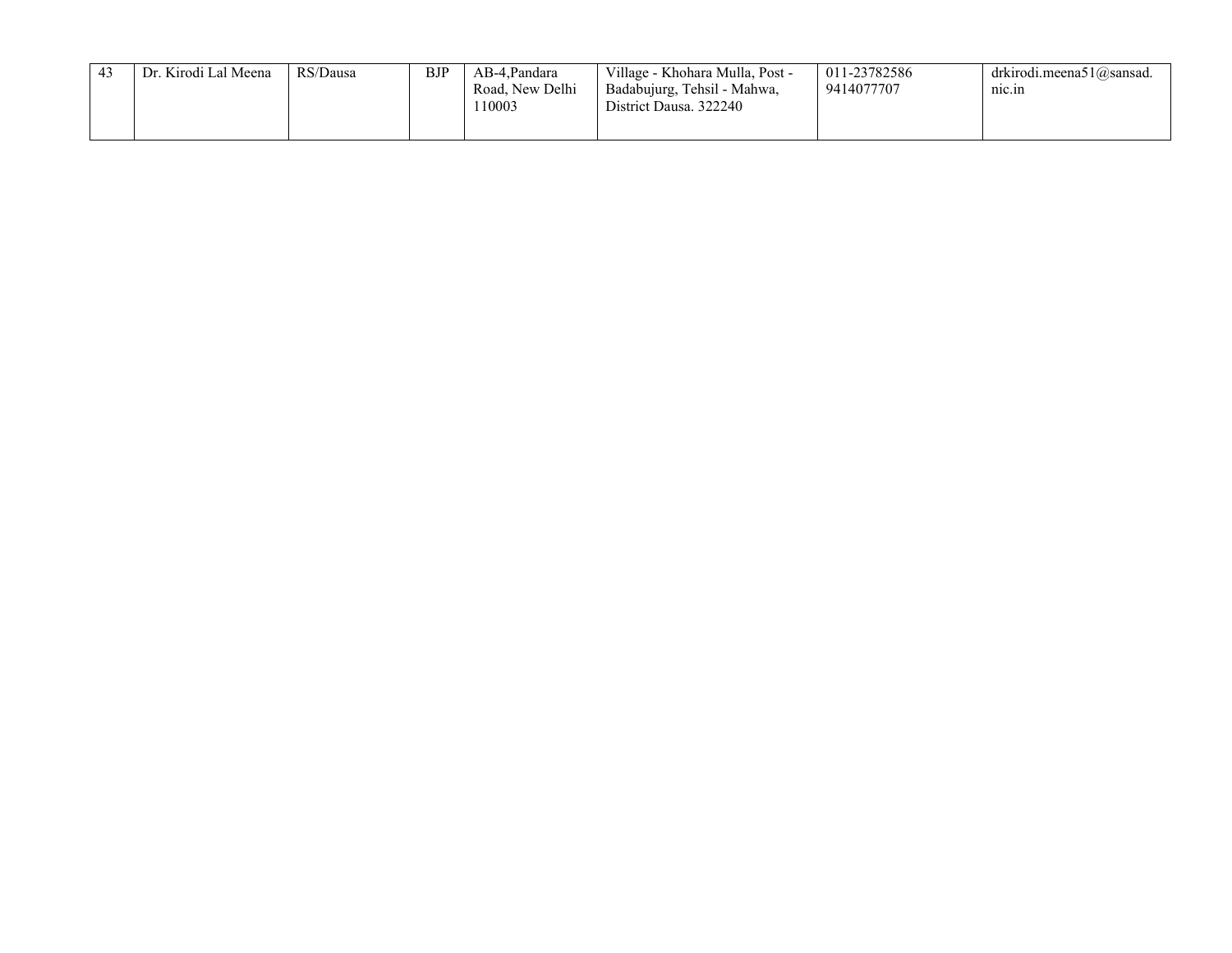|            | <b>JODHPUR DIVISION</b>                                                                                                                                                                                               |                             |               |                                                              |                                                                                                                                                                                                                    |                                                                                                                                            |                                                                                      |  |  |  |  |
|------------|-----------------------------------------------------------------------------------------------------------------------------------------------------------------------------------------------------------------------|-----------------------------|---------------|--------------------------------------------------------------|--------------------------------------------------------------------------------------------------------------------------------------------------------------------------------------------------------------------|--------------------------------------------------------------------------------------------------------------------------------------------|--------------------------------------------------------------------------------------|--|--|--|--|
| Sr.<br>No. | Name                                                                                                                                                                                                                  | LS/RS/<br>Constituency      | Party<br>Name | <b>Delhi Address</b>                                         | <b>Permanent Address</b>                                                                                                                                                                                           | <b>Contact No.</b>                                                                                                                         | Email &<br><b>Remarks</b>                                                            |  |  |  |  |
| 44         | Shri Parbhatbhai<br>Savabhai Patel<br><b>(Common with AII</b><br>Div.)                                                                                                                                                | LS/Banaskantha<br>(Gujarat) | <b>BJP</b>    |                                                              | 1, Gayatri society, Highway Char<br>Rasta, Tharad, At. P.O. & Tehsi-<br>Tharad, District-Banaskantha,<br>Gujarat                                                                                                   | Tel. (02737) 222021,<br>09978405318 (M)<br>09978405319 (M)                                                                                 | mlatharad@gmail.com<br>parbatbhai.patel@sansad.<br>nic.in                            |  |  |  |  |
| 45         | Sh. Arjun Ram<br>Meghwal<br>(Union Minister of<br><b>State, Ministry of</b><br>Parliamentary<br><b>Affairs; and Ministry</b><br>of Heavy Industries<br>and Public<br><b>Enterprises</b> )<br>(Common with JU<br>Div.) | LS/ Bikaner                 | <b>BJP</b>    | 5-A, K. Kamraj<br>Marg, New Delhi -<br>110 001               | "Sansad Sewa Kendra", C - 66,<br>K. K. Colony, Joiya Market,<br>Bikaner, Rajasthan-334003                                                                                                                          | $(0151)$ 2230260,<br>09414075910 (M)<br>Tels: (011) 23011770,<br>23011771<br>Telefax: $(011)$<br>23011772                                  | arjunrammeghwal@gmail.<br>com<br>ar.meghwal@sansad.nic.in                            |  |  |  |  |
| 46         | Shri Hanumana<br>Beniwal                                                                                                                                                                                              | LS/Nagaur                   | <b>RLP</b>    |                                                              | 1. Vill. & Post Barangaon, Via-<br>Basni, Distt. Nagaur, Rajasthan-<br>341021<br>2. Office of MP Nagaur,<br>Beniwal House, Opp. Govt.<br>Stadium, Near Mining Office,<br>College Road, Nagaur,<br>Rajasthan-341001 | 09414118677 (M)                                                                                                                            | hanumanbeniwaloffice@<br>gmail.com<br>hanuman.beniwal@sansad.<br>nic.in              |  |  |  |  |
| 47         | Sh. Devji M Patel<br><b>(Common with AII</b><br>Div.)                                                                                                                                                                 | LS/Jalore                   | <b>BJP</b>    | 8, Mahadev Road,<br>New Delhi-110001                         | 10, Kalbiyon Ka Vas, Vill.<br>Jajusan, Sanchore,<br>Jalore, Rajasthan                                                                                                                                              | Tel: (02979) 210078,<br>285787, 09414158488<br>(M)<br>Fax: (02979) 285888<br>$(011)$ 23313450,<br>09013180388 (M)<br>Fax: $(011)$ 23313464 | dm.patel@sansad.nic.in<br>devjimp@gmail.com                                          |  |  |  |  |
| 48         | Sh. Gajendra Singh<br>Shekhawat<br>(Union Cabinet<br>Minister, Jal Shakti)                                                                                                                                            | LS/ Jodhpur                 | <b>BJP</b>    | 22, Mother Teresa<br>Crescent Road,<br>New Delhi-110011      | 34 A, Ajeet Colony, Near Hotel<br>Sindhi Palace, Jodhpur-342001                                                                                                                                                    | Telefax: $(011)$<br>23017125, 23017126,<br>23017121, 09911218278<br>(M)<br>Tel: (0291) 2512772,<br>09672000555 (M)                         | psmpjodhpur@gmail.com<br>g.shekhawat@sansad.nic.<br>in<br>mpgssjodhpur@gmail.<br>com |  |  |  |  |
| 49         | Sh. Rahul Kaswan<br>(Common with JP &<br><b>BKN Div.)</b>                                                                                                                                                             | LS/Churu                    | <b>BJP</b>    | 19, Meena Bagh<br>Maulana Azad<br>Road, New Delhi-<br>110001 | MP Colony, Sankhu Road,<br>Sadulpur, Churu-331023,<br>Rajasthan                                                                                                                                                    | $(01559)$ 224800<br>09650111599,<br>09013869339<br>$(011)$ 23794526<br>09013869339,<br>09650743050<br>Fax: (011) 23793815                  | rahul.kaswan@sansad.nic.in<br>rahulkaswan2@gmail.com                                 |  |  |  |  |